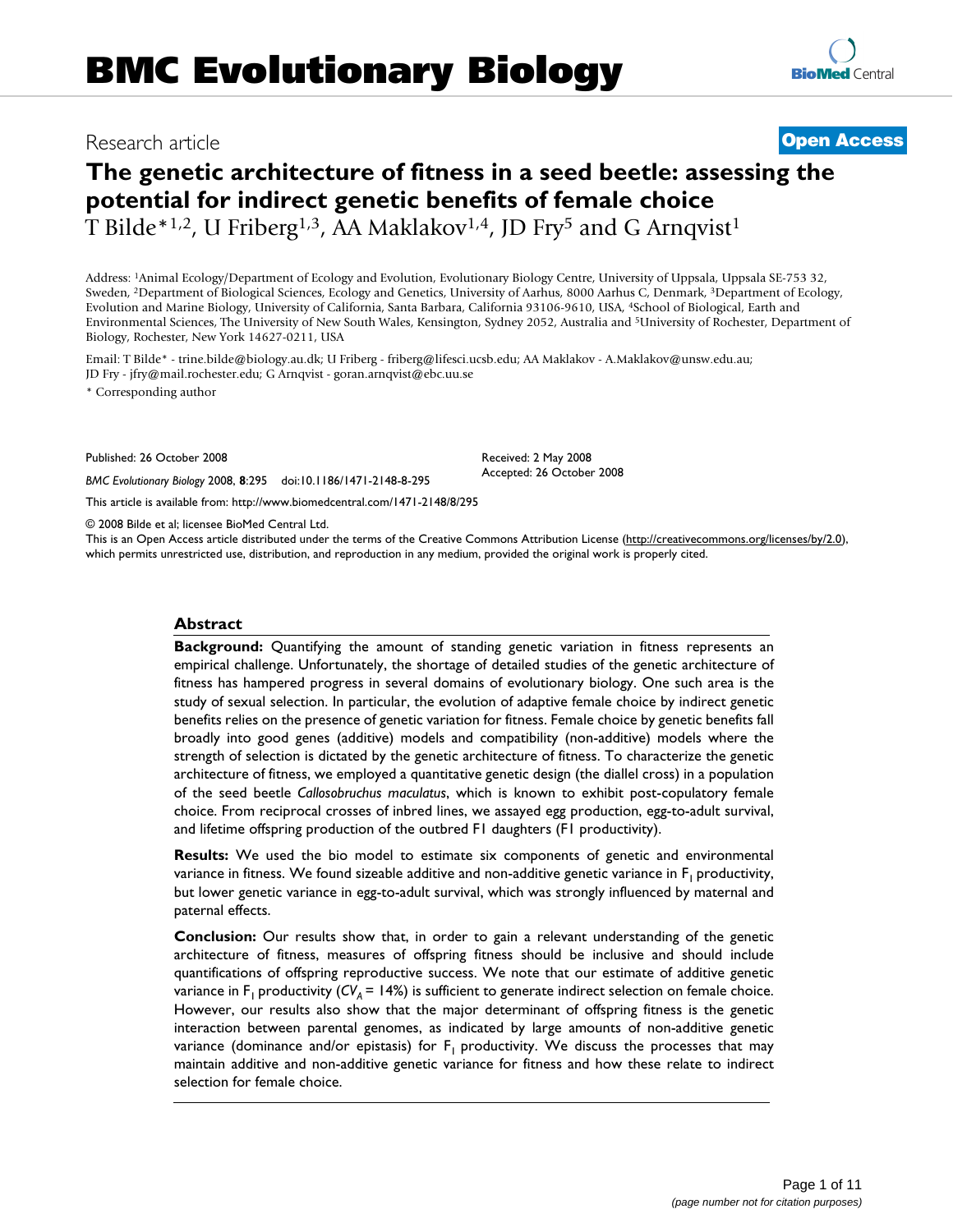# **Background**

Female choice is defined as when a trait in females (behavioral, morphologic, physiological) biases reproductive success among males towards certain male phenotypes over others [1]. The evolution of adaptive female mate choice relies on variation in the quality of potential mates, and the ability of females to select sires of the highest quality [2]. While direct benefits of mate choice provide females with immediate benefits in the form of resources, indirect benefits of mate choice are acquired through enhanced genetic quality of offspring [3-7]. Female choice for high quality males may result from either pre-copulatory mating biases [2] or post-copulatory processes in the female reproductive tract that lead to differential use of male gametes for fertilization [8]. Models for the evolution of female choice based on indirect genetic benefits are usually grouped into good genes models, where alleles with additive effects confer fitness benefits, and compatibility models, where the combining ability of specific alleles (i.e., epistasis) of the male and female genomes determines fitness [2,9,10]. These models, thus, rely on different types of genetic variation for fitness.

Female choice may result from indirect selection, by a process known as the "good genes" process [11]. This results from an association, by linkage disequilibrium, between alleles that determine female preference at one locus and those that affect viability at other loci. Theoretical models have shown that such associations develop largely as a result of additive effects of viability loci [12]. Epistasis contributes little if anything to this process, simply because recombination tends to disassociate coadapted alleles across viability loci [12]. Similarly, good genes models that have considered dominance variation, in the form of recessive deleterious mutations, show that dominance have little if any effect on the good genes process [13,14].

Genetic compatibility scenarios are based on females deriving indirect genetic benefits from pairing with genetically compatible males [6,9,10,15]. Here, compatibility refers to cases where the fitness effects of an allele depend on either its homologue (dominance and over-dominance) or on a specific allele at another locus (epistasis) and these models rely on non-additive genetic variation across the genome [15-17]. Female choice for genetically compatible mates, thus, do not and can not involve indirect selection (see above), but would result from direct selection among females for indirect genetic benefits. We note that such processes are not expected to lead to the "run-away" selection that has been suggested to result in evolutionary exaggeration or elaboration of male traits. Further, although good genes and compatibility models for the evolution of female choice are distinct in theory, they may not be mutually exclusive in the sense that additive and non-additive genetic effects are not statistically independent [16].

For an association between female preference genes and viability/fitness genes to develop, sufficient levels of additive genetic variation for fitness must be present in the population. The classical interpretation of Fisher's fundamental theorem [18] holds that additive genetic variation for fitness is effectively depleted by directional selection [16,19]: alleles conferring fitness advantages should become fixed in the population while those that reduce fitness should gradually be lost [20,21]. The evolvability of fitness should therefore be very low in a stable environment. This general scenario has been supported by numerous studies of heritability, collectively suggesting that the heritability of traits closely related to fitness (e.g. survival and fecundity) tends to be lower than that of morphological and behavioral traits, which generally are less closely associated with fitness [16,22-24]. However, the narrow sense heritability (*h*2) of a trait represents the ratio of additive genetic variance  $(V_A)$  to the total phenotypic variance  $(V_p)$  and the heritability of traits largely affected by non-additive effects or environmental factors will thus by definition be low [25-28]. Heritability estimates may therefore often be inappropriate for quantifying the long-term evolutionary potential of a trait (see discussion in [21]) and they are entirely inadequate for detecting epistatic interactions. Instead, Houle (1992) argued that the coefficient of additive genetic variance  $(CV_A)$ , where additive genetic variance is scaled by the trait mean, is a more appropriate measure when comparing the evolutionary potential of quantitative traits. When comparing  $h^2$  and *CV*<sub>A</sub> across traits in *Drosophila*, Houle (1992) found that  $CV_A$  for fitness-related traits were actually higher than those for morphological traits (see also [29] for a similar finding). One obvious explanation for this is the fact that traits closely related to fitness should be more polygenic and should thus capture genetic variation across many loci [30]. Fitness related traits also show a high mutational input to genetic variance [31], again presumably reflecting their polygenic nature [32]. The same scaling can be applied to other components of genetic variance (e.g. non-additive components [D. Houle, pers. comm.]).

Non-additive genetic effects caused by interactions among alleles within and between loci (i.e., dominance and epistasis) may be important determinants of fitness [28,33-35]. Given that quantitative fitness traits are polygenic, we would expect that fitness related traits would harbor fairly high absolute levels of non-additive genetic variation [21,26,36,37].

The general importance of indirect genetic benefits for the evolution of female choice is still debated [11-13,38]. Further, the relative roles of the good genes process and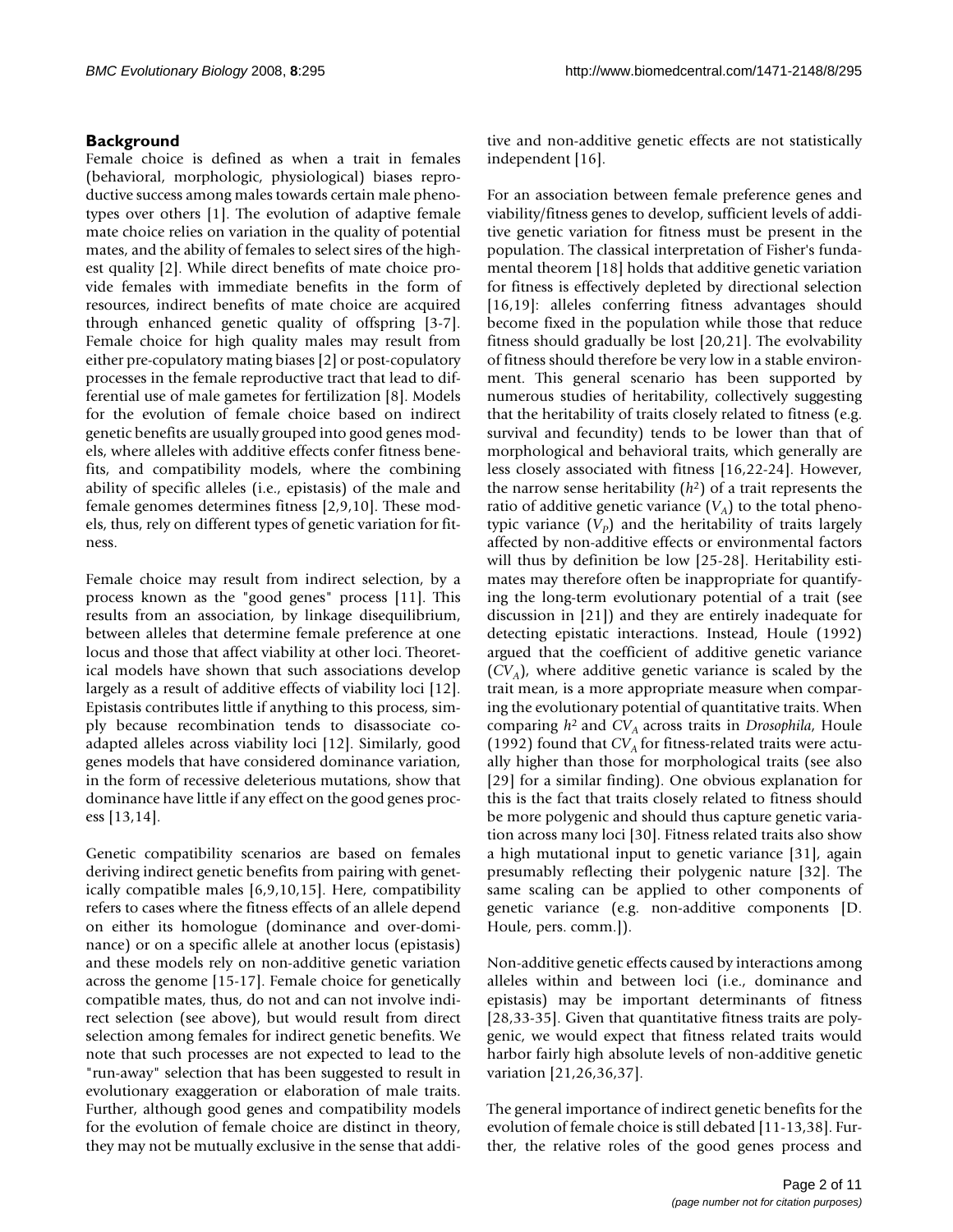genetic compatibility scenarios remain largely unexplored  $[6,11,15,17]$ . One way to address these questions is to partition and quantify additive and non-additive genetic variance for fitness, since the nature of the potential indirect genetic benefits of mate choice depends critically on the genetic architecture of fitness. While additive genetic variance of fitness has been studied in a few populations of birds and mammals [22,26,39,40] data on the genetic architecture of fitness or fitness related traits are scarce [41-44].

The purpose of this study was to investigate the genetic architecture of fitness, with the specific goal of estimating additive and non-additive (composite of dominance and epistasis) genetic variance components. This was achieved by employing a quantitative genetic design, the diallel cross [34,35,45], that allows additive and non-additive genetic variance components to be estimated using the bio model [41,45-49]. As a model system, we used the seed beetle *Callosobruchus maculatus* (Coleoptera, Bruchidae). This species is moderately polyandrous and is known to exhibit post-copulatory female choice [50-54]. The species is also well suited for establishing the homozygous discrete genotypes necessary for conducting the reciprocal cross [34]. We first created inbred lines, with an estimated inbreeding coefficient of 0.89, from a large and outbred population. In reciprocal crosses of these genotypes, we then assayed egg production, egg-toadult survival and lifetime offspring production of the F1 daughters. Hence, we obtained integrative measures of offspring quality that reflect the net effect of the parental genetic contribution to offspring fitness. Such data are scarce but vital for understanding the potential fitness consequences of mate choice [7,55].

# **Methods**

Our study animal was a laboratory population of *C. maculatus* (F.) (Coleoptera: Bruchidae), obtained from C.W. Fox, University of Kentucky, Lexington. This population originated from infested mung beans (*Vigna radiata*) collected in Tirunelveli, India in 1979 [56], and has been maintained in the laboratory for more than 100 generations at population sizes > 1500 individuals. Hence, this population is unlikely to have gone through a bottleneck that would have depleted the genetic variation [56,57] (see also [58]). In addition, this *C. maculatus* population was well suited because females eliminate competition among progeny within host beans by laying only one egg on each bean [56,57,59].

Young *C. maculatus* larva bores into the bean where it completes development, emerging as an adult after 24–26 days at a temperature of 25°C. We kept beetles on organically grown Mung beans in incubators at 25°C and a relative humidity of approx. 60%. Virgin beetles for our experiments were obtained by isolating individual beans containing single larvae/pupae prior to eclosure. Inbred lines were founded in December 2004, in the following manner. Virgin females ( $N = 215$ ) were mated with one male each and then placed individually in vials (30 ml) containing more than 100 Mung beans for oviposition. Prior to eclosure, beans containing single larvae were isolated and a single virgin female was mated once to a full sib brother and then confined individually in a container (30 ml) with an excess of Mung beans for oviposition. This procedure was repeated for 10 generations. The estimated inbreeding coefficient after 10 generations of full sib matings is  $F = 0.89$ .

Within each line and each generation, the above procedure was performed in parallel using two females each mated to one full sib brother to reduce the risk of stochastic reproductive failure and hence reduce the rate of line loss. Nonetheless, approximately 60% of the lines were lost during the inbreeding process. This line loss represents a source of selection that could potentially bias the estimates of genetic variation. The likely effect would be to deflate genetic variance estimates, which would render our variance estimates conservative. To increase the variance estimates, the selection process would have had to cause selective extinction of lines with intermediate breeding values, leaving lines with high and low values, which seems unlikely.

# *The diallel reciprocal cross*

From a set of 19 lines we employed a full diallel design with reciprocal crosses [34,45]. From each line, we isolated virgin males and females and then paired females from each line with males from each of the 19 lines. Each focal pair was placed in a vial with excess beans as described above. Preliminary observations suggested that virgin females accepted the first mating regardless of male genotype, hence, we assume here that all pairs would mate. In total, we performed 361 line crosses (342 between-line crosses and 19 within-line crosses). Between-line crosses were each replicated three (in some cases four) times ( $N = 3(4)$  focal pairs per cross) and within-line crosses were replicated four times  $(N = 4$  focal pairs per cross). From each focal pair, we recorded the following four variables: (1) the total number of eggs produced (lifetime egg production); (2) the total number of adult offspring produced (lifetime offspring production); and (3) the egg-to-adult survival of offspring, i.e. juvenile fitness (number of offspring produced divided by the number of eggs laid). Total offspring production was obtained by isolating all beans with eggs until offspring eclosed. We then randomly selected 4–6 daughters from each focal pair and paired each virgin daughter with a randomly selected outbred male following the procedure described above. These males came from crosses between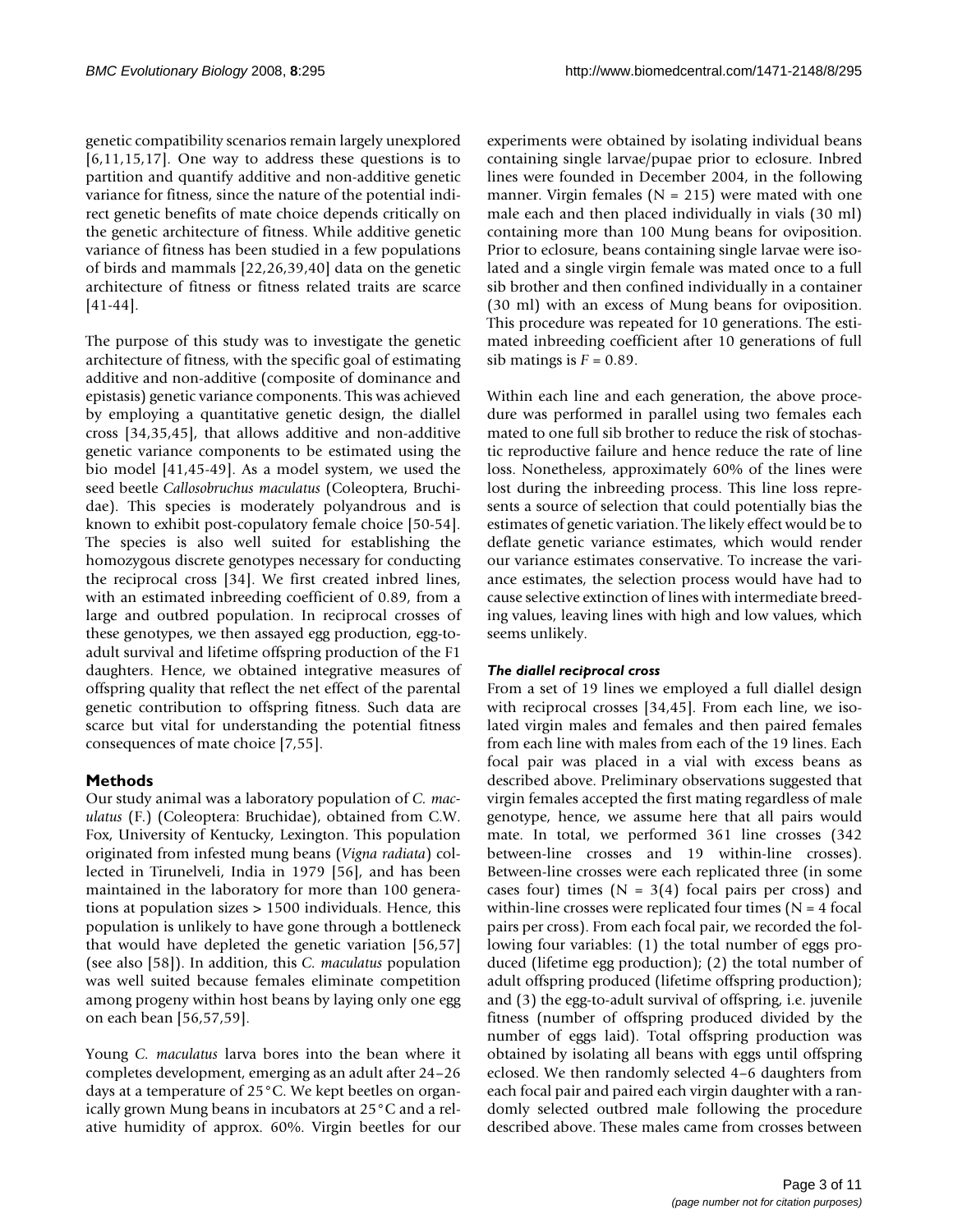inbred lines (overall from 82 inbred lines, see procedure above), and males never originated from overlapping parental lines as the females. With this procedure, we yielded a measure of (4) the lifetime offspring production of F1 daughters of each focal pair (F1 productivity). With this design, we did not expect male genotype to contribute significantly to genetic variance in F1 productivity. This assumption was confirmed by statistical analyses showing that the genotype of the F1 males explained only a very small proportion of the variance (< 2%) in F1 productivity. Hence, male genotypic effects were therefore subsequently disregarded.

Unmated *C. maculatus* females produce some unfertilized eggs when a suitable substrate is available, but some females in our experiment nevertheless failed to produce eggs. For all analyses reported below, we ran parallel models using both the full data set and a data set excluding females with no egg/offspring production. Both types of data yielded very similar variance component estimates. However, because the restricted data set better conformed to the assumption of our inferential models, we present these results below (Table 1). Here, pairs that did not produce any eggs were coded as missing values. Egg-to-adult survival was transformed prior to analyses using the arcsine square root transformation.

#### *Variance component estimates*

We estimated variance components using the bio model of Cockerham & Weir (1977) and Lynch & Walsh (1998). For the first three traits (excluding  $F_1$  productivity), the model equation was

$$
Z_{ijk} = \mu + N_i + N_j + T_{ij} + M_j + P_i + K_{ij} + R_{k(ij)}.
$$
 (1)

Here,  $Z_{ijk}$  = the trait value from the *k*<sup>th</sup> replicate cross between line *i* males and line *j* females, and  $\mu$  = mean phenotypic value of the population. The other terms are assumed to be mutually independent, normally distributed variables with mean zero, representing the following random effects:

 $N_i$  and  $N_i$  = haploid nuclear contributions from parental lines *i* and *j* (independent of sex).

 $T_{ii}$  = interaction between haploid nuclear contributions.

 $M_i$  = maternal genetic and environmental effects of line *j* when used as dams.

 $P_i$  = paternal genetic and environmental effects of line *i* when used as sires.

 $K_{ii}$  = interaction between maternal and paternal effects.

 $R_{k(ii)}$  = effect of *k*'th replicate cross within dam line  $\times$  sire line combination.

For  $F_1$  productivity, the model equation was:

$$
\begin{split} Z_{ijkl} &= \mu + N_i + N_j + T_{ij} + M_j + P_i + K_{ij} + R_{k(ij)} + W_{l(k(ij))}. \\ \text{(2)} \end{split}
$$

Here,  $Z_{ijkl}$  is the productivity of the l'th female from the k'th replicate cross, and  $W<sub>1(k(ii))</sub>$  is the residual (within replicate cross) effect of individual l.

Estimates of the variances of the terms in equation [1] and [2]  $(\sigma_{n}^2)$ , etc.; see below for interpretations) were obtained by restricted maximum likelihood (REML) using the MIXED procedure in SAS v. 9.1.3. (SAS Institute, 2004), by expressing the covariance between families as linear functions of the variances (see [46], for details). The analysis was performed on a matrix of 342 between-line crosses, excluding all within-line crosses, as required by the bio model [34,46]. We tested the one-sided hypotheses that parameter estimates are larger than 0 with likelihood ratio tests, by comparing models where a given

**Table 1: Observational variance component estimates (SE) and likelihood ratio tests of the null hypothesis H<sub>0</sub>:**  $\sigma^2$  **= 0 against H<sub>A</sub>:**  $\sigma^2$  **> 0.**

|                               | Lifetime egg production |         | Lifetime offspring production |         | Egg-to-adult survival (arcsine sqrt) |         | FI productivity |                          |
|-------------------------------|-------------------------|---------|-------------------------------|---------|--------------------------------------|---------|-----------------|--------------------------|
| Variance component            | Estimate (SE)           | P       | Estimate (SE)                 | P       | Estimate (SE)                        | P       | Estimate (SE)   | P                        |
| $\sigma_{\rm n}^2$            | 0                       |         | 0                             |         | 0.0012(0.002)                        | 0.12    | 9(3.7)          | < 0.001                  |
| $\sigma_{\rm t}^2$            | 8.5(4.6)                | 0.015   | 5.1(4.3)                      | 0.055   | 0.0046(0.003)                        | 0.035   | 6.7(3.7)        | 0.015                    |
| $\sigma_{\rm m}^2$            | 12.7(5.3)               | < 0.001 | 10.8(4.6)                     | < 0.001 | 0.003(0.003)                         | 0.035   | 4.3(2.7)        | 0.004                    |
| $\sigma_{\rm p}^2$            | 12.6(5.3)               | < 0.001 | 11.5(4.9)                     | < 0.001 | 0.0043(0.003)                        | 0.01    | 0               | $\overline{\phantom{0}}$ |
| $\sigma_{\rm k}^2$            | 0.2(6.2)                | 0.5     | 0.5(6)                        | 0.18    | 0                                    | ۰       | 8.5(4.7)        | 0.008                    |
| $\sigma_{\mathsf{rep}}^{\!2}$ | 125.7(7.5)              | < 0.001 | 121.9(7.2)                    | < 0.001 | 0.118(0.006)                         | < 0.001 | 24.1(4.1)       | < 0.001                  |
| $\sigma_{\rm w}^2$            |                         |         |                               |         |                                      |         | 116.1(3.7)      | < 0.001                  |

 $\sigma^2_{\rm rep}$ : variance among replicate crosses

 $\sigma^2$ <sub>w</sub>: variance among F<sub>1</sub> females from the same replicate cross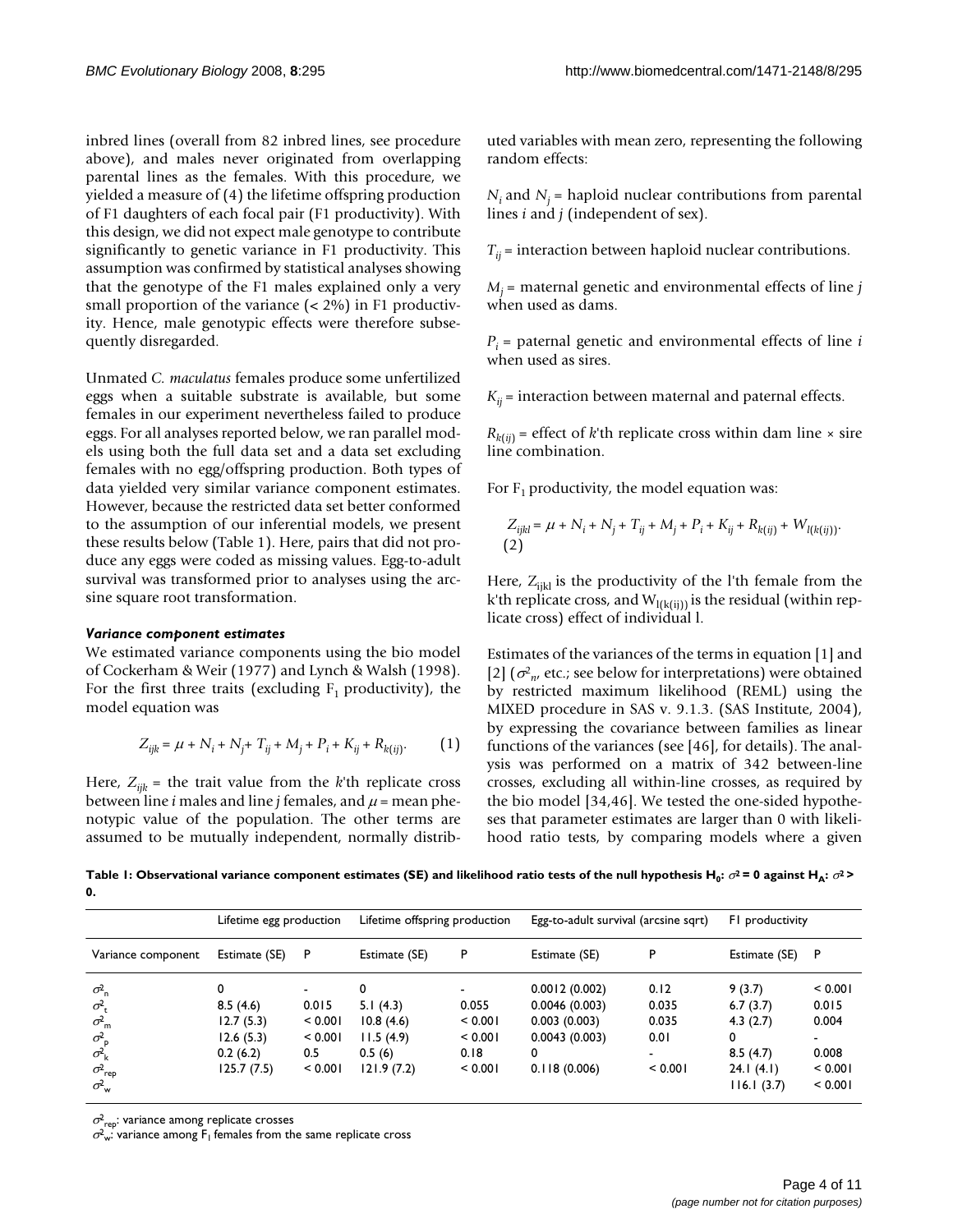parameter was set to 0 with a model where all parameters were allowed to assume non-negative values [46]. For the analysis of  $F_1$  productivity, we included a term to separate the variance among females within replicate crosses from the variance among replicate crosses. This was done by adding the statement "RANDOM REPCROSS (SIRE\*DAM);" to the PROC MIXED commands, where "SIRE" and "DAM" refer to the line of the sire and dam, and "REPCROSS" is a class variable. For the other traits there was only one measurement per replicate cross, hence the replicate cross variation is not distinguishable from the residual variation.

The "observational" variance components (denoted by sigma's) have the following interpretations in terms of "causal" components (denoted by *V*'s):

1)  $\sigma_{n}^{2}$ : nuclear additive variance. Assuming that our lines represent a random sample from the base population, and that we have estimated *F* correctly (*F* from pedigrees does not always reflect the actual *F*, due to selection for heterozygosity that can occur during the inbreeding process),  $\sigma_{n}^{\!2}$ =  $1/2$  *FV<sub>A</sub>* +  $1/4$  *F<sup>2</sup>V<sub>AA</sub>*, where *V<sub>A</sub>* and *V<sub>AA</sub>* are the additive genetic and additive by additive epistatic variances, respectively, in the base population, and higher order epistasis is ignored for simplicity ([16], equation 15.8). If  $V_{AA}$  is assumed to be small, then  $V_A$  can be estimated as  $2\sigma_{\eta}^2/F$ .

2)  $\sigma^2_i$ : nuclear interaction variance. Under the same assumptions as above,  $\sigma_{t}^{2} = 1/2$   $F^{2}V_{AA} + F^{2}V_{D} + F^{3}V_{AD} +$  $F^4V_{DD}$ , where  $V_{AD}$  and  $V_{DD}$  are the additive by dominance and dominance by dominance epistatic variances, respectively. Assuming the epistatic terms are small, the dominance variance  $V_D$  can be estimated as  $\sigma_t^2/F^2$ .

3)  $σ<sup>2</sup><sub>m</sub>$ : maternal effect variance *V*<sub>m</sub>, including both maternal genotype and common-environment effects, as well as possible interactions or co-variances between maternal nuclear and maternal extra-nuclear effects.

4)  $\sigma_p^2$ : paternal effect variance  $V_p$ , including both paternal genotype and common-environment effects, as well as possible interactions or co-variances between paternal nuclear and paternal extra-nuclear effects.

5)  $\sigma^2_k$ : interaction variance of paternal and maternal effects, and of nuclear and extra-nuclear effects (e.g. cytonuclear),  $V_k$ .

6)  $\sigma_{rep}^2$ : variance among replicate crosses within line combinations.

7)  $\sigma^2_w$ : (for F<sub>1</sub> productivity only) variance among females within replicate crosses.

Note that neither  $\sigma_{rep}^2$  or  $\sigma_{w}^2$  (or their sum) can be equated with the environmental variance  $V_{E}$ , because unless the parental lines are fully inbred (*F* = 1), both  $\sigma_{rep}^2$ and  $\sigma^2_{\;\;w}$  will have genetic as well as environmental contributions. To estimate  $V_{E}$ , we subtracted the other causal components of variance from the total phenotypic variance  $(V_{tot}): V_E = V_{tot} - V_A - V_D - V_M - V_P - V_K$ .  $V_{tot}$  was estimated as the sum of all the observational components of variance, taking  $\sigma_n^2$  twice (because *N* appears twice in the model equation).

Coefficients of genetic variation (CV) for each parameter estimate were calculated using the additive genetic coefficient of variation,  $CV_A = 100 \sqrt{V_A} / X$  [21] where *X* is the phenotypic trait mean. Coefficients of genetic variation allow comparisons of the sources of phenotypic variation across different traits.

# **Results**

The partitioning of phenotypic variance into observational genetic variance estimates is given in Table 1. In the initial diallel cross, variance in lifetime egg production came from highly significant contributions of  $\sigma_{m}^2$  and  $\sigma_{p'}^2$ representing line-specific maternal and paternal effects, respectively. The strong maternal effect is not surprising, because this term includes the effect of the female's own (inbred) genotype on her egg production. The maternal effect term could also include a contribution of common environment effects shared by different females from the same line. The highly significant paternal effect on egg production, which is of the same magnitude as the maternal effect, is more surprising. This indicates that the genotype of the inbred line males, or the environment shared by different males from the same line, strongly affected egg production by their mates. In contrast, there was no evidence for nuclear additive effects  $(\sigma_n^2)$  on egg production, and nuclear non-additive effects  $(\sigma_t^2)$ , while significant, were smaller than the paternal and maternal effects. These results are not surprising, because we would not expect that the genotype of a female's eggs would have much if any direct influence on the number of eggs she produces. Finally, there was no evidence for non-reciprocal interaction effects  $(\sigma^2_k)$  on egg production. Variance components and significance levels for lifetime offspring production were similar to those for lifetime egg production (Table 1), reflecting the overall high survival in these crosses (about 80%).

The proportion surviving in the initial crosses showed no evidence for nuclear additive or non-reciprocal interaction effects, marginally significant nuclear dominance and maternal effects, and a significant paternal effect (Table 1). The latter result indicates that some property of male line influenced egg survival, independently of the males'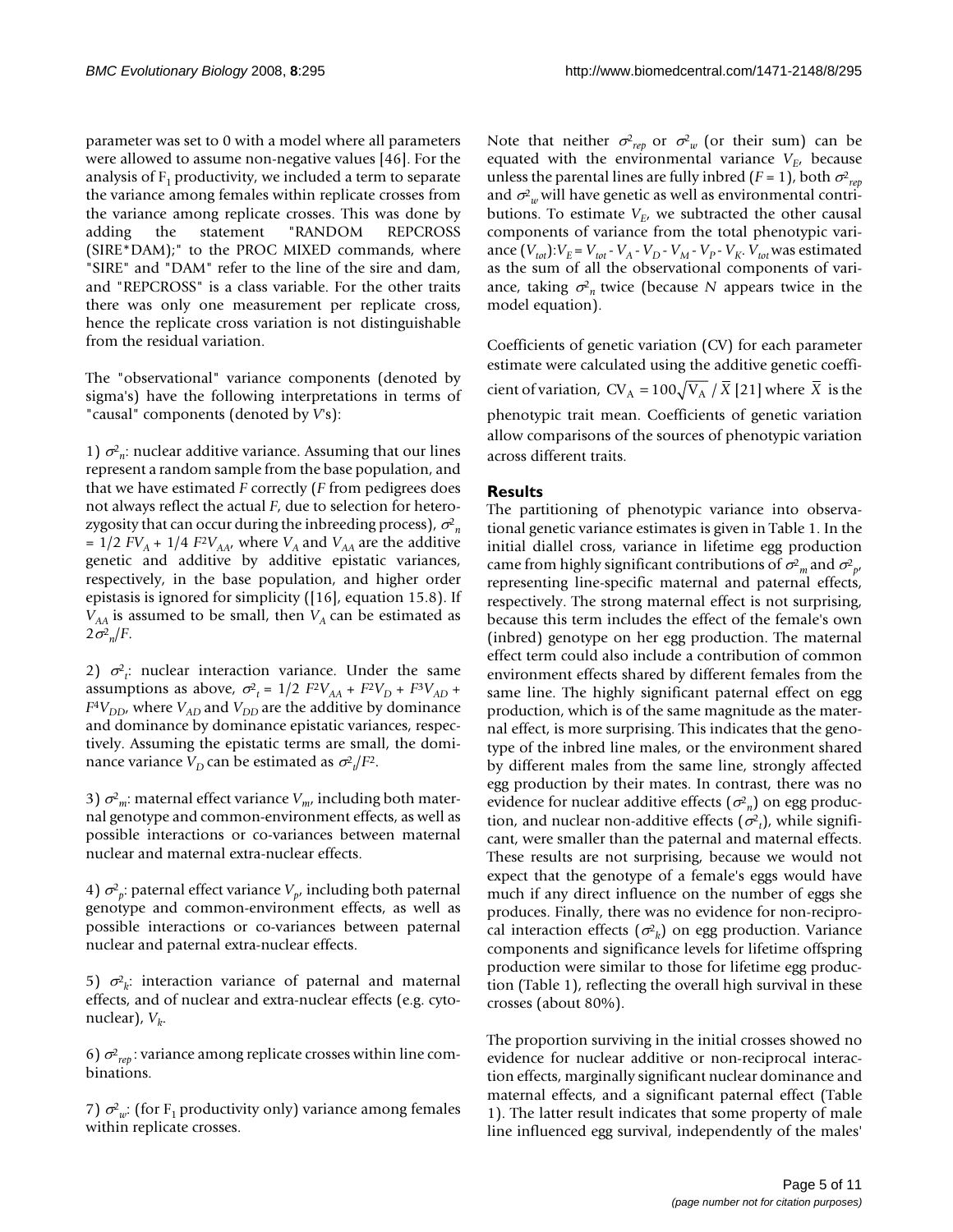genetic contribution to the eggs (the latter would be reflected in  $\sigma^2$ <sub>n</sub> and/or  $\sigma^2$ <sub>t</sub>).

Up to six  $F_1$  females from each initial cross were mated to randomly selected outbred males, and their productivity measured. We treat productivity of these females as a trait of the females themselves, rather than of the cross, as this allows us to investigate the co-expression of female dam and sire genotypes. This approach is justified by the fact that male genotype explained only a small fraction of the productivity variation (see Methods). We found highly significant nuclear additive variance  $(\sigma^2_n)$  for F<sub>1</sub> productivity, and marginally significant nuclear non-additive variance  $(\sigma^2_t)$ . While  $\sigma^2_m$  also contributed significantly to  $F_1$  productivity (possibly reflecting cytoplasmic effects),  $\sigma_p^2$  did not. In contrast to the results from the first cross, the non-reciprocal compatibility variance  $\sigma _{k}^{2}$  also contributed significantly to the variance in  $F_1$  productivity. Finally, there was a highly significant effect of initial replicate cross  $(\sigma_{rep}^2)$ , meaning that full-sibs resembled each other in productivity more than non-full sibs from the same cross combination (line *i* female × line *j* male). This likely largely reflects common environment effects, although because the lines were not completely inbred, some genetic divergence between replicate full-sibships may have contributed as well.

Estimates for causal variance components and coefficients of genetic variation are listed in Table 2. The estimates are given mainly for heuristic purposes. They assume that epistatic variance is absent; if present, epistasis would contribute mostly to the estimate for dominance variance, and slightly to the additive variance. The sources of genetic variance in fitness were strikingly different when estimated in different life-history stages. Overall, variance in parental productivity and egg-to-adult survival was dominated by maternal and paternal effects. In contrast, variance in  $F_1$  productivity was affected by sizeable components of both additive and non-additive genetic variation as well as by sex-specific interactions between the maternal and paternal genomes. The generally strong interaction effects are illustrated in Figure 1.

As expected, we did not detect any differences in lifetime egg production when comparing within- and betweenline crosses. In contrast, we found strong evidence for heterosis (Table 3) for variables where the maternal and paternal genomes were co-expressed. Heterosis clearly affected juvenile performance, as reflected in both egg-toadult survival as well as  $F_1$  productivity. We note that the latter effect, where full co-expression is expected, was stronger than the former (Table 3).

# **Discussion**

Our analyses revealed sizeable additive and non-additive components of genetic variation for our most comprehensive fitness variable (F<sub>1</sub> productivity) in *C. maculatus*, illustrating that the diallel cross offers a useful empirical route to provide insights into rather complex aspects of the genetic architecture of fitness. In addition, we found large paternal and maternal effects indicative of direct effects on egg production. We also document striking differences in the genetic architecture of fitness traits measured in different life history stages: while egg-to adult survival was significantly affected by paternal effects, we found considerable additive and non-additive genetic variation for  $F_1$  productivity. This stresses the importance of obtaining comprehensive measures of fitness when assessing the potential for indirect genetic benefits. Below we discuss these findings in more detail, and use our results to discuss potential processes that may contribute to genetic variance in fitness. Finally, we ask what the implications are of our results in terms of the evolution of female choice by indirect selection.

In general, we found fairly high levels of both additive and non-additive genetic variance in  $F_1$  productivity. Our estimate of additive genetic variance for  $F_1$  productivity was 14% expressed as the coefficient of additive genetic variation  $CV_{A}$ , which lies within the range of  $CV_{A}$  of lifetime fitness reported from natural populations of other species  $(6-44\%$  for females)  $[40,60,61]$ . This amount of genetic variation should in theory be sufficient to derive additive genetic benefits of mate choice [62] (see below). One potential concern is that our estimates may be affected by selection when creating distinct genotypes through

**Table 2: Estimates of raw and scaled variances and coefficients of genetic variation (CV %; see Houle 1992).**

|             | Lifetime egg production |       |       | Lifetime offspring production |       |       | Egg-to-adult survival (arcsine sqrt) |       |       | F1 productivity |       |       |
|-------------|-------------------------|-------|-------|-------------------------------|-------|-------|--------------------------------------|-------|-------|-----------------|-------|-------|
| Variance    | Esti-mate               | ℅     | C٧    | Esti-mate                     | %     | C٧    | Esti-mate                            | ℅     | C٧    | Esti-mate       | ℅     | CV    |
| $V_A$       |                         | 0     | 0     | 0                             | 0     | 0     | 0.0028                               | 2.12  | 4.60  | 20.32           | 11.44 | 14.16 |
| $V_D$       | 10.67                   | 6.69  | 14.17 | 6.50                          | 4.33  | 12.81 | 0.0058                               | 4.37  | 6.60  | 8.45            | 4.75  | 9.13  |
| $V_{M}$     | 12.73                   | 7.98  | 15.48 | 10.80                         | 7.20  | 16.51 | 0.0030                               | 2.24  | 4.72  | 4.26            | 2.40  | 6.48  |
| $V_{\rm p}$ | 12.59                   | 7.89  | 15.39 | 11.54                         | 7.70  | 17.07 | 0.0043                               | 3.26  | 5.70  | 0               | 0     | 0     |
| $V_{K}$     | 0.17                    | 0.10  | l.77  | 0.51                          | 0.34  | 3.58  | 0                                    | 0     | 0     | 8.48            | 4.77  | 9.15  |
| $V_{E}$     | 123.45                  | 77.35 | 48.20 | 120.58                        | 80.42 | 55.17 | 0.1167                               | 88.01 | 29.62 | 136.16          | 76.64 | 36.66 |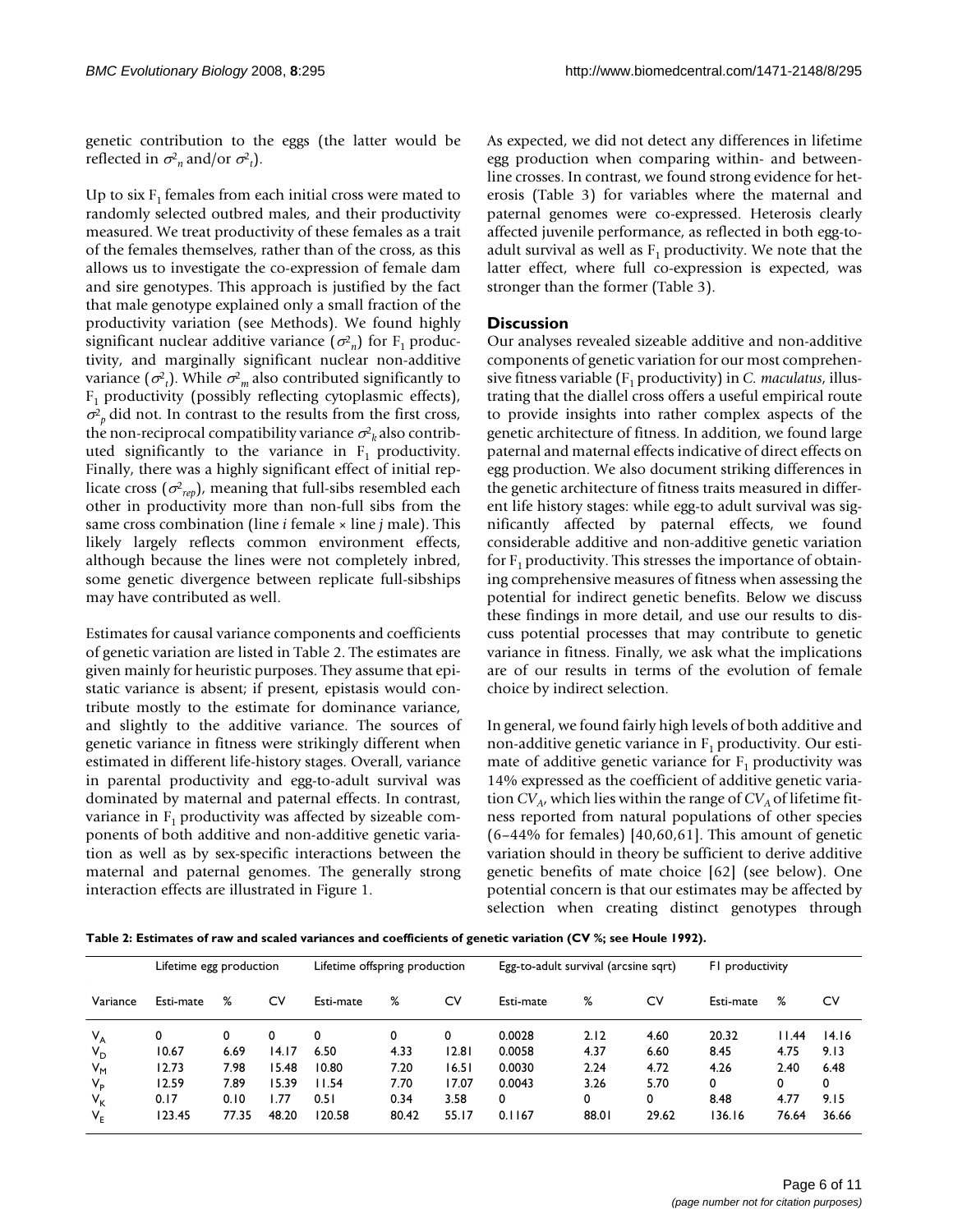

**Mean (a) lifetime offspring production and (b) mean F<sub>1</sub> daughter lifetime offspring production for all combinations of female (abscissa) and male (solid lines) genotypes (within-line crosses excluded).** Note the extensive amount of interactions between genotypes.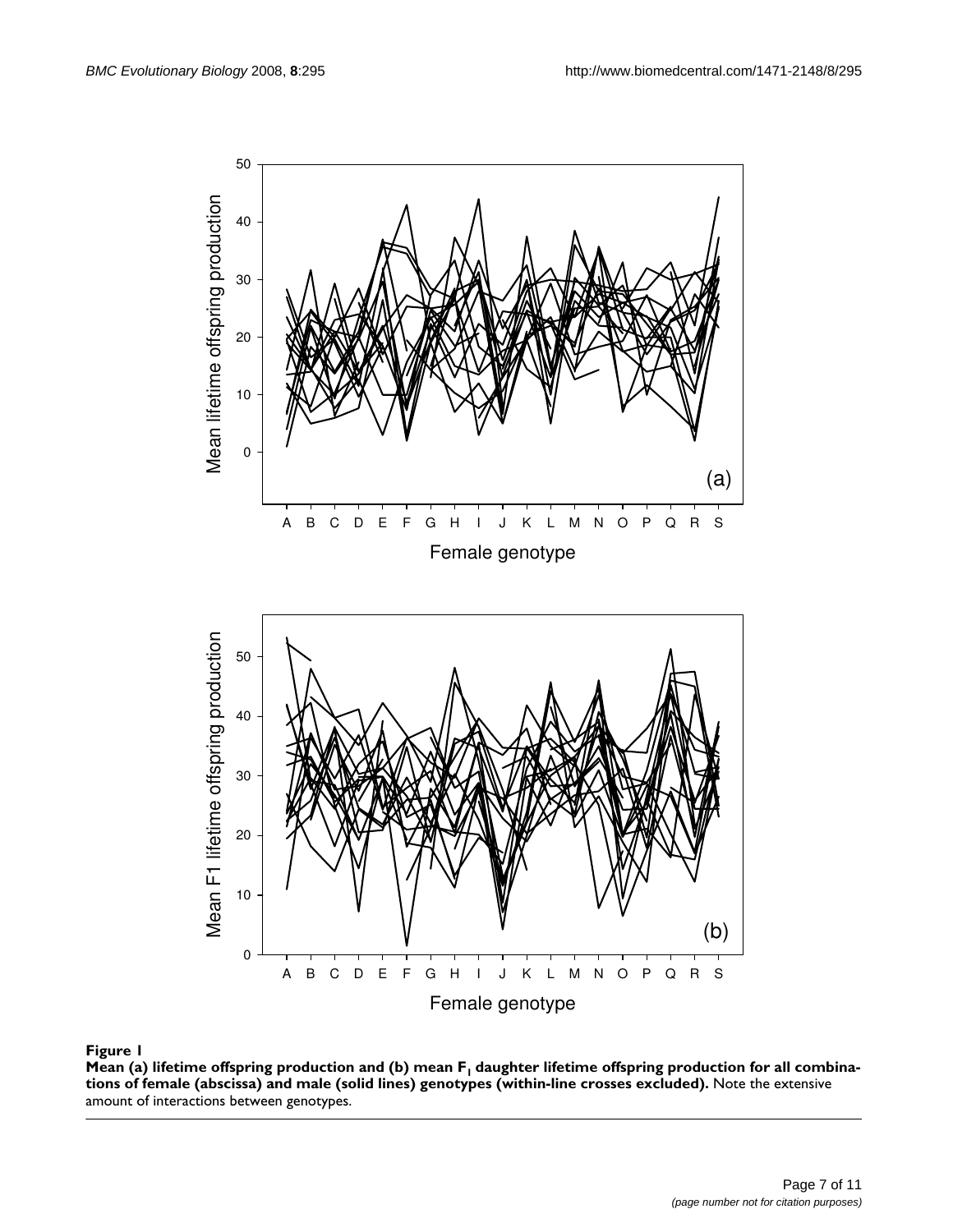| Trait                                                                                 | Within-line                                | Between-line                            | $F$ – tests of equality of means                                                                |
|---------------------------------------------------------------------------------------|--------------------------------------------|-----------------------------------------|-------------------------------------------------------------------------------------------------|
| Lifetime egg production<br>Lifetime offspring production<br>Egg-to-adult survival (%) | 23.73 (1.53)<br>16.07(1.48)<br>62.01(0.03) | 23.05(0.4)<br>19.9(0.4)<br>79.75 (0.01) | $F_{1,946}$ = 0.17, P = 0.67<br>$F_{1,950}$ = 5.93, P = 0.015<br>$F_{1.946}$ = 30.97, P < 0.001 |
| F1 productivity                                                                       | 16.97(0.82)                                | 31.82 (0.25)                            | $F_{1,2903}$ = 209, P < 0.001                                                                   |

**Table 3: Comparisons of fitness components in within- and between-line crosses (excluding crosses where no eggs where produced).**

Given are mean (SE) and *F* – tests of equality of means.

inbreeding, possibly due to the purging of genes with non-additive effects (e.g., recessive lethals). Unless the removal of alleles with non-additive effects caused selective extinction of genotypes with intermediate breeding values, which seems unlikely, this process would tend to decrease estimates of additive genetic variation [63]. Thus, selection during the inbreeding process is unlikely to alone explain the sizeable amount of additive genetic variation for fitness found here (see Methods). Because the continual input from mutations seems unlikely to account for the presence of levels of additive genetic variation for fitness as high as those documented here [31], our study suggests that sources other than mutation contribute to additive genetic variation.

Previous studies employing reciprocal crosses/the bio model have dealt with life history traits of the parental lines (e.g. fecundity) or of the offspring, typically in the juvenile stage [41-44,64,65]. Most of these studies report low or moderate levels of additive genetic variation for traits related to parental fitness, but these results are not directly comparable to those reported here. This is because, as shown here, the genetic architecture of fitness may vary across life history traits, and it is imperative to include offspring reproductive success in any inclusive measure of fitness [66-68].

We found significant non-additive variance,  $\sigma_{t}^{2}$  suggesting that reciprocal epistatic interactions between nuclear genes and/or dominance significantly affect fitness in our population. There was also a sizeable effect of more complex and sexually non-reciprocal genetic interactions  $(\sigma^{\!2}_k)$ in  $F_1$  productivity. Sexually non-reciprocal epistasis may reflect cyto-nuclear genetic interactions, which has been shown to affect fitness related traits in both *C. maculatus* [69,70] and other insects [71,72]. Sexually non-reciprocal interaction could also arise as a result of *Wolbachia* infections [73,74], but we note that *Wolbachia* infections has been sought for but never found in *C. maculatus* [75].

#### *Parental effects*

Both variance in parental environmental effects and nuclear genetic variation among parents will contribute to parental effects. In our case, however, we suggest that

parental effects are largely due to genetic variation, because rearing conditions were highly standardized and thus uniform across lines. Parental effects were large for lifetime egg and offspring production but lower for eggto-adult survival and F1 productivity (Table 1). The former measure primarily reflects variance in fertility across lines, while the latter measure will be affected by the co-expression of the two parental haploid genomes. We note here that sire families that gave rise to high egg production by their mates also gave rise to higher survival of the offspring (unpublished data), suggesting that some property of the male ejaculate (see below) influenced both egg production and survival of the eggs. These facts underscore the point that studies of the genetic architecture of fitness should focus on comprehensive measures of offspring adult performance.

Sizeable maternal effects, both genetic and environmental, are well documented in *C. maculatus* [76-78]. Furthermore, paternal effects are also pronounced in this taxa, mediated by seminal fluids in the large ejaculate (approximately 8% of male body weight) [79], and our results reflect this fact. Nutrients in the male ejaculate have been shown to be incorporated into reproductive and somatic tissue in female Bruchid beetles [80] and females that receive larger ejaculates show elevated egg production [79,81,82]. There is growing evidence that ejaculate volume shows additive genetic variation and it is often positively correlated with body size or male condition in insects [51,79,83,84]. For example, nutrient investment and spermatophore size in the butterfly *Pieris napi* is heritable, and male genotype influence female fecundity and longevity [85]. This suggests that females, by mating with males with large ejaculates, will derive direct fecundity and survival benefits as well as indirect genetic benefits. Such indirect benefits may, however, be negated by sexually antagonistic genes (discussed below).

#### *Implications for indirect sexual selection*

The presence of additive genetic variance provides the raw material for indirect selection by the good genes process [2,3,14,17]. The amount of standing additive genetic variation for fitness present in our population should in principle be sufficient to generate indirect selection on female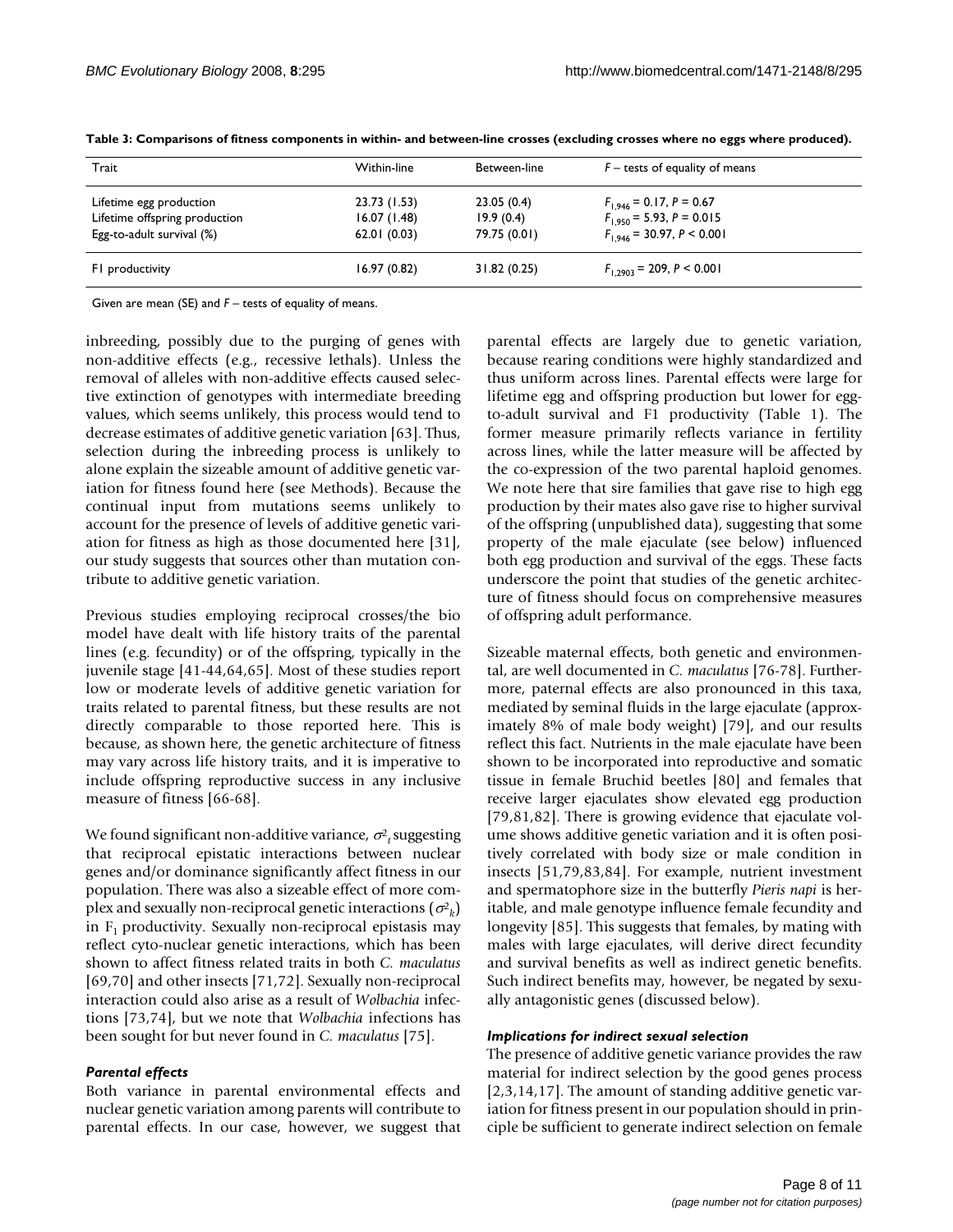choice [12]. Further, genetic variation for fitness in our population was also influenced by genes with non-additive effects, and the raw material for females deriving indirect benefits by mate compatibility is thus also present. However, while non-additive genetic effects may be ubiquitous [28,86], the role of these effects in driving the evolution of mating biases is both debated [5,15,41,87] and somewhat misconstrued. Models of the evolution of female choice have shown that genes with non-additive effects do not contribute to indirect selection on female choice (see Introduction), so any selection on female choice for genetic compatibility benefits must be direct. It is also worth noting that in order for females to gain indirect benefits by choosing compatible mates, females need to assess their own genome, assess the male genome, and predict the genetic compatibility effects on offspring fitness. The latter also requires taking into account recombination, asymmetric inheritance patterns and sex-specific effects [88]. Although this may seem highly unlikely, female choice for compatible males may nevertheless occur for specific loci or more restricted regions of the genome, such as the major histocompatibility complex (MHC) in vertebrates [89].

In general, the presence of genetic variation for fitness has been interpreted as supporting a role for indirect genetic benefits in the evolution of female choice [62]. However, three points call this interpretation into question. First, when indirect selection does occur, the efficacy of indirect selection may nevertheless be low in the face of direct selection [12,14]. Direct selection on female preference is probably generally underestimated in empirical research [90,91]. In our model system, direct selection on female choice is likely to be strong [92,93] and thus may override indirect selection. However, Fricke and Arnqvist (2007) showed that sexual selection accelerated adaptation to a novel environment in *C. maculatus*, suggesting a role for indirect selection under at least some conditions. Second, indirect selection on female choice arises as a result of linkage disequilibrium between female choice/preference genes and genes with additive effects that confer high fitness in offspring [12]. In order for such linkage disequilibrium to build up, even in the presence of additive genetic variation for fitness, females with high level of preference must consistently choose males with a high breeding value for fitness. Very few empirical studies have looked for the consistency of such associations [67]. This problem is aggravated when considering direct selection for indirect benefits in the form of mate compatibility. Here, demonstrations of epistatic fitness variation in conjunction with male × female interactions in female choice are insufficient: females must also be able to consistently bias fertilization success among males towards males that carry genes that are compatible with her own genes. Empirical evidence for such associations are restricted to the study of MHC in vertebrates [89] and some studies of the deleterious effects of inbreeding [94,95].

Third, perhaps the most fundamental problem in assessing the potential for indirect genetic benefits in sexual selection lies in estimating net selection on female choice [90]. In order to measure paternal genetic contribution to fitness it is vital to obtain proper estimates of offspring genetic quality, preferably the total number of grandchildren produced [7,60,96]. Fitness correlates such as fecundity and lifetime offspring production are often reported and assumed to correlate positively with net fitness, but life-history theory and empirical evidence provide little basis for expecting strong positive correlations between individual fitness components and overall genetic quality (i.e., breeding value for fitness) [66-68]. Further, recent empirical research has revealed a negative, or a non-existing, genetic correlation between male and female fitness, suggesting that potential indirect benefits might be nullified through sexually antagonistic genes [60,61,66,97,98]. This points to the necessity of measuring the breeding value for fitness in offspring of both sexes, when assessing the potential role of indirect benefits for the evolution of mating biases. Such investigations are currently in progress in *C. maculatus*.

# **Conclusion**

In conclusion, we found significant standing genetic variance for fitness related traits in our study population of *C. maculatus*, in sufficient amounts for females to potentially derive indirect genetic benefits of mate choice. The genetic architecture of fitness traits varied dramatically with the life history stage in which fitness traits were measured. Parental effects, in particular paternal effects, were significant in the juvenile stage, while sizeable additive and nonadditive effects were seen in the lifetime reproductive success of  $F_1$  daughters. Our results support the notion that comprehensive fitness measures should include offspring breeding value. Although our results show that there is a potential for females to derive indirect genetic benefits from mate choice, we note that several facts may nevertheless make selection for indirect genetic benefits ineffectual. These include direct selection, lack of accuracy in female choice and sexually antagonistic genetic variation.

# **Authors' contributions**

TB participated in the design of the study, collected data, performed statistical analyses and wrote the paper. UF and AM participated in the design of the study and collected data. JF participated in the statistical analyses and writing of the paper. GA participated in the design of the study and the writing of the paper. All authors read and approved the final manuscript.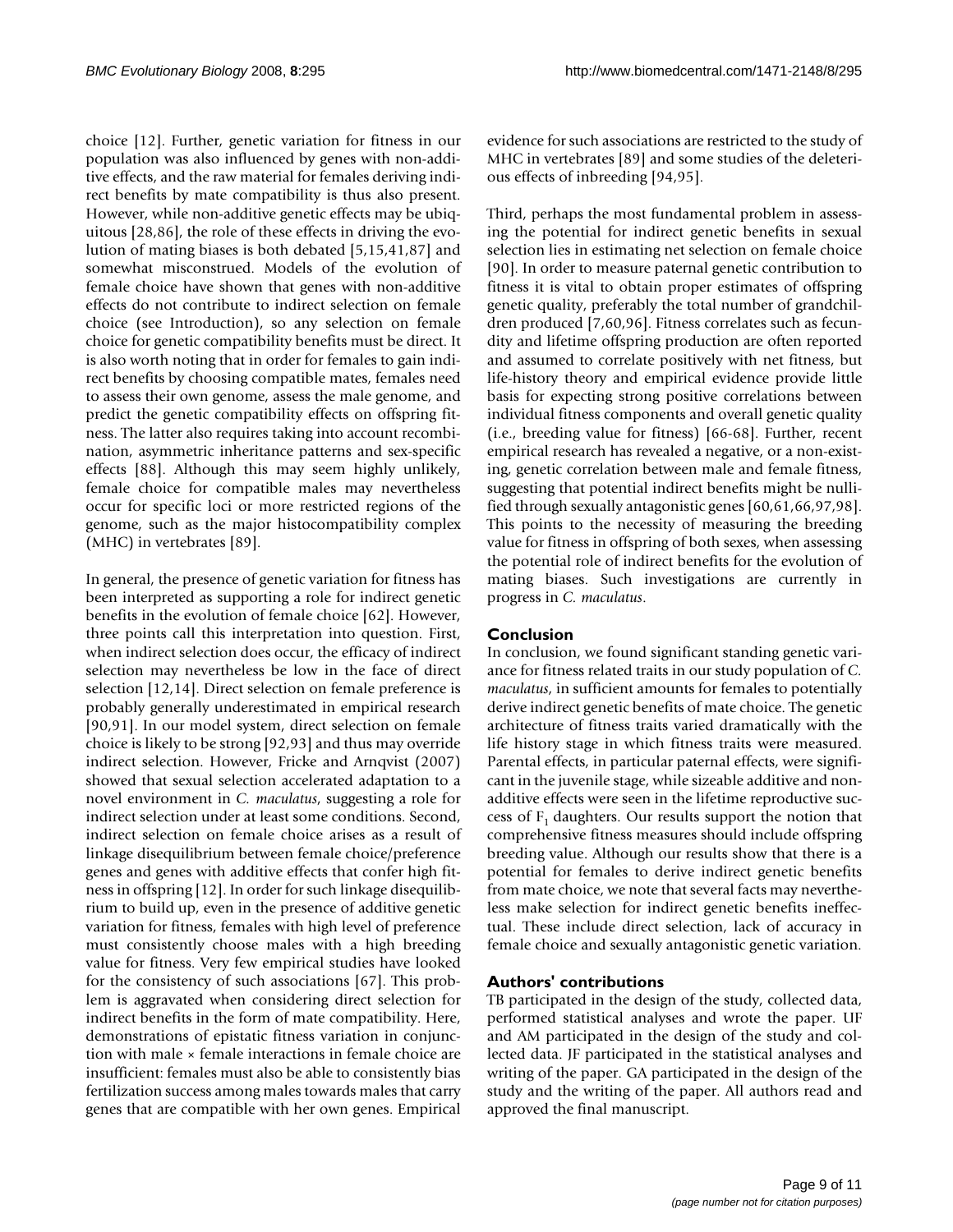#### **Acknowledgements**

N. Schilling, E. Bomholt and C. Tuni provided invaluable help in data collection. T. Ivy generously provided the SAS code and advice on the initial statistical analysis. A.C. Sørensen provided helpful comments on the manuscript. This work was supported by a Marie Curie Fellowship (MC

MEIF-CT-2006-023645) and the Carlsberg Foundation (TB), Wenner-Gren Foundations Fellowship and a stipend from Lennander's Foundation (UF), Marie Curie Fellowship (MC MEIF-CT-2003-505891) and ARC DP0774587 (AAM) and the Swedish Research Council (to GA).

#### **References**

- 1. Maynard Smith J: **Sexual Selection A Classification of Models.** In *Sexual Selection: Testing the Alternatives* Edited by: Bradbury JW, Andersson M. New York: John Wiley & Sons; 1987.
- 2. Andersson M: *Sexual Selection* Princeton, New Jersey: Princeton University Press; 1994.
- 3. Jennions MD, Petrie M: **[Why do females mate multiply? A](http://www.ncbi.nlm.nih.gov/entrez/query.fcgi?cmd=Retrieve&db=PubMed&dopt=Abstract&list_uids=10740892) [review of the genetic benefits.](http://www.ncbi.nlm.nih.gov/entrez/query.fcgi?cmd=Retrieve&db=PubMed&dopt=Abstract&list_uids=10740892)** *Biological Reviews* 2000, **75:**21-64.
- 4. Tregenza T, Wedell N: **[Genetic compatibility, mate choice and](http://www.ncbi.nlm.nih.gov/entrez/query.fcgi?cmd=Retrieve&db=PubMed&dopt=Abstract&list_uids=10964221) [patterns of parentage: Invited review.](http://www.ncbi.nlm.nih.gov/entrez/query.fcgi?cmd=Retrieve&db=PubMed&dopt=Abstract&list_uids=10964221)** *Molecular Ecology* 2000, **9:**1013-1027.
- 5. Zeh JA, Zeh DW: **Reproductive mode and the genetic benefits of polyandry.** *Animal Behaviour* 2001, **61:**1051-1063.
- 6. Zeh JA, Zeh DW: **Toward a new sexual selection paradigm: Polyandry, conflict and incompatibility (Invited article).** *Ethology* 2003, **109:**929-950.
- 7. Hunt J, Bussiere LF, Jennions MD, Brooks R: **What is genetic quality?** *Trends in Ecology & Evolution* 2004, **19:**329-333.
- 8. Eberhard WG: *Female control : sexual selection by cryptic female choice* Princeton, NJ: Princeton University Press; 1996.
- 9. Zeh JA, Zeh DW: **The evolution of polyandry I: Intragenomic conflict and genetic incompatibility.** *Proceedings of the Royal Society of London Series B-Biological Sciences* 1996, **263:**1711-1717.
- 10. Zeh JA, Zeh DW: **The evolution of polyandry .2. Post-copulatory defences against genetic incompatibility.** *Proceedings of the Royal Society of London Series B-Biological Sciences* 1997, **264:**69-75.
- 11. Bradbury JW, Andersson MB: *Sexual selection: testing the alternatives* New York: John Wiley & Sons; 1987.
- 12. Kirkpatrick M, Barton NH: **[The strength of indirect selection on](http://www.ncbi.nlm.nih.gov/entrez/query.fcgi?cmd=Retrieve&db=PubMed&dopt=Abstract&list_uids=9037044) [female mating preferences.](http://www.ncbi.nlm.nih.gov/entrez/query.fcgi?cmd=Retrieve&db=PubMed&dopt=Abstract&list_uids=9037044)** *Proceedings of the National Academy of Sciences of the United States of America* 1997, **94:**1282-1286.
- 13. Houle D, Kondrashov AS: **Coevolution of costly mate choice and condition-dependent display of good genes.** *Proceedings of the Royal Society of London Series B-Biological Sciences* 2002, **269:**97-104.
- 14. Kirkpatrick M: **Good genes and direct selection in evolution of mating preferences.** *Evolution* 1996, **50:**2125-2140.
- 15. Puurtinen M, Ketola T, Kotiaho JS: **Genetic compatibility and sexual selection.** *Trends in Ecology & Evolution* 2005, **20:**157-158.
- 16. Falconer DS, Mackay TFC: *Introduction to Quantitative Genetics* London: Longman; 1996.
- 17. Neff BD, Pitcher TE: **[Genetic quality and sexual selection: an](http://www.ncbi.nlm.nih.gov/entrez/query.fcgi?cmd=Retrieve&db=PubMed&dopt=Abstract&list_uids=15643948) [integrated framework for good genes and compatible genes.](http://www.ncbi.nlm.nih.gov/entrez/query.fcgi?cmd=Retrieve&db=PubMed&dopt=Abstract&list_uids=15643948)** *Molecular Ecology* 2005, **14:**19-38.
- 18. Fisher RA: *The Genetical Theory of Natural Selection* Oxford: Oxford University Press; 1930.
- 19. Jones JS: **The Heritability of Fitness Bad-News for Good Genes.** *Trends in Ecology & Evolution* 1987, **2:**35-38.
- 20. Charlesworth B: **The heritability of fitness.** In *Sexual selection: testing the alternatives* Edited by: Bradbury JWaA MB. New York: Wiley; 1987.
- 21. Houle D: **[Comparing Evolvability and Variability of Quantita](http://www.ncbi.nlm.nih.gov/entrez/query.fcgi?cmd=Retrieve&db=PubMed&dopt=Abstract&list_uids=1732160)[tive Traits.](http://www.ncbi.nlm.nih.gov/entrez/query.fcgi?cmd=Retrieve&db=PubMed&dopt=Abstract&list_uids=1732160)** *Genetics* 1992, **130:**195-204.
- 22. Gustafsson L: **Lifetime Reproductive Success and Heritability – Empirical Support for Fisher Fundamental Theorem.** *American Naturalist* 1986, **128:**761-764.
- 23. Mousseau TA, Roff DA: **[Natural-Selection and the Heritability](http://www.ncbi.nlm.nih.gov/entrez/query.fcgi?cmd=Retrieve&db=PubMed&dopt=Abstract&list_uids=3316130) [of Fitness Components.](http://www.ncbi.nlm.nih.gov/entrez/query.fcgi?cmd=Retrieve&db=PubMed&dopt=Abstract&list_uids=3316130)** *Heredity* 1987, **59:**181-197.
- 24. Roff DA, Mousseau TA: **[Quantitative Genetics and Fitness –](http://www.ncbi.nlm.nih.gov/entrez/query.fcgi?cmd=Retrieve&db=PubMed&dopt=Abstract&list_uids=3818341) [Lessons from Drosophila.](http://www.ncbi.nlm.nih.gov/entrez/query.fcgi?cmd=Retrieve&db=PubMed&dopt=Abstract&list_uids=3818341)** *Heredity* 1987, **58:**103-118.
- 25. Barton NH, Turelli M: **[Evolutionary Quantitative Genetics –](http://www.ncbi.nlm.nih.gov/entrez/query.fcgi?cmd=Retrieve&db=PubMed&dopt=Abstract&list_uids=2694935) [How Little Do We Know.](http://www.ncbi.nlm.nih.gov/entrez/query.fcgi?cmd=Retrieve&db=PubMed&dopt=Abstract&list_uids=2694935)** *Annual Review of Genetics* 1989, **23:**337-370.
- 26. Merila J, Sheldon BC: **[Lifetime reproductive success and herita](http://www.ncbi.nlm.nih.gov/entrez/query.fcgi?cmd=Retrieve&db=PubMed&dopt=Abstract&list_uids=10718727)[bility in nature.](http://www.ncbi.nlm.nih.gov/entrez/query.fcgi?cmd=Retrieve&db=PubMed&dopt=Abstract&list_uids=10718727)** *American Naturalist* 2000, **155:**301-310.
- 27. Price T, Schluter D: **On the Low Heritability of Life-History Traits.** *Evolution* 1991, **45:**853-861.
- 28. Roff DA, Emerson K: **[Epistasis and dominance: Evidence for dif](http://www.ncbi.nlm.nih.gov/entrez/query.fcgi?cmd=Retrieve&db=PubMed&dopt=Abstract&list_uids=17133855)[ferential effects in life-history versus morphological traits.](http://www.ncbi.nlm.nih.gov/entrez/query.fcgi?cmd=Retrieve&db=PubMed&dopt=Abstract&list_uids=17133855)** *Evolution* 2006, **60:**1981-1990.
- 29. Messina FJ: **Heritability and Evolvability of Fitness Components in Callosobruchus-Maculatus.** *Heredity* 1993, **71:**623-629.
- Rowe L, Houle D: The lek paradox and the capture of genetic **variance by condition dependent traits.** *Proceedings of the Royal Society of London Series B-Biological Sciences* 1996, **263:**1415-1421.
- 31. Houle D, Morikawa B, Lynch M: **[Comparing mutational variabil](http://www.ncbi.nlm.nih.gov/entrez/query.fcgi?cmd=Retrieve&db=PubMed&dopt=Abstract&list_uids=8807316)[ities.](http://www.ncbi.nlm.nih.gov/entrez/query.fcgi?cmd=Retrieve&db=PubMed&dopt=Abstract&list_uids=8807316)** *Genetics* 1996, **143:**1467-1483.
- 32. Rice WR: **Heritable Variation in Fitness as a Prerequisite for Adaptive Female Choice – the Effect of Mutation-Selection Balance.** *Evolution* 1988, **42:**817-820.
- 33. Armbruster P, Bradshaw WE, Holzapfel CM: **Evolution of the genetic architecture underlying fitness in the pitcher-plant mosquito, Wyeomyia smithii.** *Evolution* 1997, **51:**451-458.
- 34. Lynch M, Walsh B: *Genetics and Analysis of Quantitative Traits* Sunderland Massachusetts: Sinauer Associates Inc; 1998.
- 35. Wolf JB, Brodie ED III, Wade MJ, (Eds): **Epistasis and the evolutionary process.** Oxford, UK: Oxford University Press; 2001.
- 36. Burt A: **Perspective the Evolution of Fitness.** *Evolution* 1995, **49:**1-8.
- 37. Fowler K, Semple C, Barton NH, Partridge L: **Genetic variation for total fitness in Drosophila melanogaster.** *Proceedings of the Royal Society of London Series B-Biological Sciences* 1997, **264:**191-199.
- 38. Arnqvist G, Rowe L: *Sexual Conflict* Princeton, New Jersey: Princeton University Press; 2005.
- 39. Kruuk LEB, Clutton-Brock TH, Slate J, Pemberton JM, Brotherstone S, Guinness FE: **[Heritability of fitness in a wild mammal popu](http://www.ncbi.nlm.nih.gov/entrez/query.fcgi?cmd=Retrieve&db=PubMed&dopt=Abstract&list_uids=10639142)[lation.](http://www.ncbi.nlm.nih.gov/entrez/query.fcgi?cmd=Retrieve&db=PubMed&dopt=Abstract&list_uids=10639142)** *Proceedings of the National Academy of Sciences of the United States of America* 2000, **97:**698-703.
- 40. McCleery RH, Pettifor RA, Armbruster P, Meyer K, Sheldon BC, Perrins CM: **[Components of variance underlying fitness in a nat](http://www.ncbi.nlm.nih.gov/entrez/query.fcgi?cmd=Retrieve&db=PubMed&dopt=Abstract&list_uids=15478083)[ural population of the great tit Parus major.](http://www.ncbi.nlm.nih.gov/entrez/query.fcgi?cmd=Retrieve&db=PubMed&dopt=Abstract&list_uids=15478083)** *American Naturalist* 2004, **164:**E62-E72.
- 41. Ivy TM: **[Good genes, genetic compatibility and the evolution](http://www.ncbi.nlm.nih.gov/entrez/query.fcgi?cmd=Retrieve&db=PubMed&dopt=Abstract&list_uids=17305813) [of polyandry: use of the diallel cross to address competing](http://www.ncbi.nlm.nih.gov/entrez/query.fcgi?cmd=Retrieve&db=PubMed&dopt=Abstract&list_uids=17305813) [hypotheses.](http://www.ncbi.nlm.nih.gov/entrez/query.fcgi?cmd=Retrieve&db=PubMed&dopt=Abstract&list_uids=17305813)** *Journal of Evolutionary Biology* 2007, **20:**479-487.
- 42. Gebhardt MD, Stearns SC: **[Phenotypic Plasticity for Life-History](http://www.ncbi.nlm.nih.gov/entrez/query.fcgi?cmd=Retrieve&db=PubMed&dopt=Abstract&list_uids=1468647) [Traits in Drosophila-Melanogaster .3. Effect of the Environ](http://www.ncbi.nlm.nih.gov/entrez/query.fcgi?cmd=Retrieve&db=PubMed&dopt=Abstract&list_uids=1468647)[ment on Genetic-Parameters.](http://www.ncbi.nlm.nih.gov/entrez/query.fcgi?cmd=Retrieve&db=PubMed&dopt=Abstract&list_uids=1468647)** *Genetical Research* 1992, **60:**87-101.
- 43. Tatar M, Promislow DEI, Khazaeli AA, Curtsinger JW: **[Age-specific](http://www.ncbi.nlm.nih.gov/entrez/query.fcgi?cmd=Retrieve&db=PubMed&dopt=Abstract&list_uids=8725233) [patterns of genetic variance in Drosophila melanogaster .2.](http://www.ncbi.nlm.nih.gov/entrez/query.fcgi?cmd=Retrieve&db=PubMed&dopt=Abstract&list_uids=8725233) Fecundity and its genetic covariance with age-specific mor[tality.](http://www.ncbi.nlm.nih.gov/entrez/query.fcgi?cmd=Retrieve&db=PubMed&dopt=Abstract&list_uids=8725233)** *Genetics* 1996, **143:**849-858.
- 44. Telonis-Scott M, McIntyre LM, Wayne ML: **[Genetic architecture](http://www.ncbi.nlm.nih.gov/entrez/query.fcgi?cmd=Retrieve&db=PubMed&dopt=Abstract&list_uids=16247693) [of two fitness-related traits in Drosophila melanogaster:](http://www.ncbi.nlm.nih.gov/entrez/query.fcgi?cmd=Retrieve&db=PubMed&dopt=Abstract&list_uids=16247693) [ovariole number and thorax length.](http://www.ncbi.nlm.nih.gov/entrez/query.fcgi?cmd=Retrieve&db=PubMed&dopt=Abstract&list_uids=16247693)** *Genetica* 2005, **125:**211-222.
- 45. Cockerham CC, Weir BS: **[Quadratic Analyses of Reciprocal](http://www.ncbi.nlm.nih.gov/entrez/query.fcgi?cmd=Retrieve&db=PubMed&dopt=Abstract&list_uids=843573) [Crosses.](http://www.ncbi.nlm.nih.gov/entrez/query.fcgi?cmd=Retrieve&db=PubMed&dopt=Abstract&list_uids=843573)** *Biometrics* 1977, **33:**187-203.
- 46. Fry JD: **Estimation of genetic variances and covariances by restricted maximum likelihood using PROC MIXED.** In *Genetic Analysis of Complex Traits using SAS* Edited by: Saxton A, Cary NC. SAS Institute Inc; 2004:11-34.
- 47. Good-Avila SV, Stephenson AG: **[Parental effects in a partially](http://www.ncbi.nlm.nih.gov/entrez/query.fcgi?cmd=Retrieve&db=PubMed&dopt=Abstract&list_uids=12776888) [self-incompatible herb Campanula rapunculoides L. \(Cam](http://www.ncbi.nlm.nih.gov/entrez/query.fcgi?cmd=Retrieve&db=PubMed&dopt=Abstract&list_uids=12776888)panulaceae): Influence of variation in the strength of self[incompatibility on seed set and progeny performance.](http://www.ncbi.nlm.nih.gov/entrez/query.fcgi?cmd=Retrieve&db=PubMed&dopt=Abstract&list_uids=12776888)** *American Naturalist* 2003, **161:**615-630.
- 48. Juenger T, Morton TC, Miller RE, Bergelson J: **Scarlet gilia resistance to insect herbivory: the effects of early season browsing, plant apparency, and phytochemistry on patterns of seed fly attack.** *Evolutionary Ecology* 2005, **19:**79-101.
- Byers DL, Platenkamp GAJ, Shaw RG: Variation in seed charac**ters in Nemophila menziesii: Evidence of a genetic basis for maternal effect.** *Evolution* 1997, **51:**1445-1456.
- 50. Arnqvist G, Nilsson T, Katvala M: **Mating rate and fitness in female bean weevils.** *Behavioral Ecology* 2005, **16:**123-127.
- 51. Czesak ME, Fox CW: **[Genetic variation in male effects on](http://www.ncbi.nlm.nih.gov/entrez/query.fcgi?cmd=Retrieve&db=PubMed&dopt=Abstract&list_uids=12894943) [female reproduction and the genetic covariance between](http://www.ncbi.nlm.nih.gov/entrez/query.fcgi?cmd=Retrieve&db=PubMed&dopt=Abstract&list_uids=12894943) [the sexes.](http://www.ncbi.nlm.nih.gov/entrez/query.fcgi?cmd=Retrieve&db=PubMed&dopt=Abstract&list_uids=12894943)** *Evolution* 2003, **57:**1359-1366.